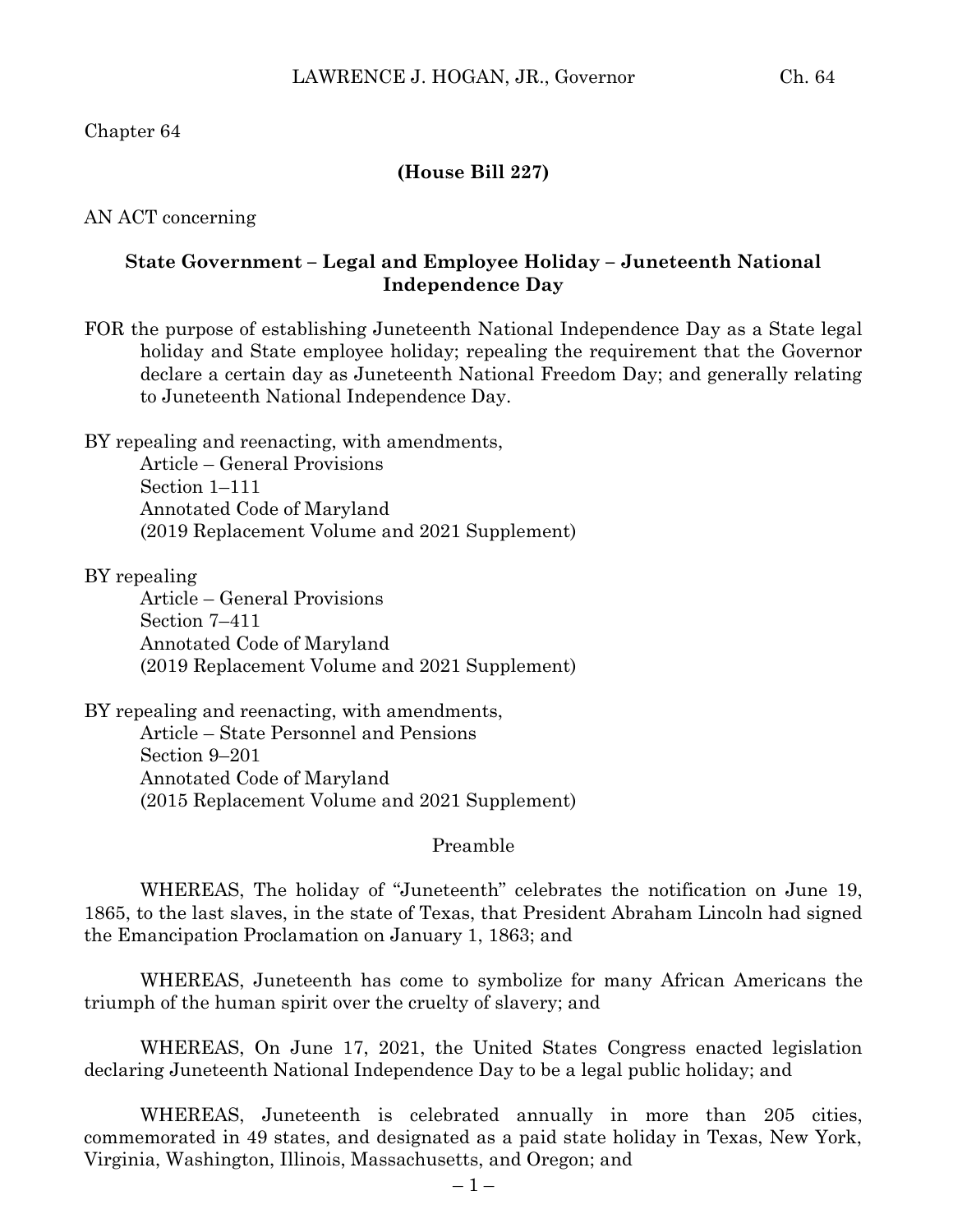WHEREAS, When the Maryland legislature passed a resolution on November 1, 1864, freeing all slaves in the State, Baltimore was the African American capital of the United States, with the 30,000 free blacks in Baltimore City and 5,400 slaves in the State making up 13 to 15 percent of the population of the State; and

WHEREAS, It is important to the descendants of those free blacks and slaves, to all other African American citizens of Maryland, and to all citizens of Maryland regardless of their racial or ethnic background that this important moment in our country's and our State's history be formally recognized within the State; now, therefore,

SECTION 1. BE IT ENACTED BY THE GENERAL ASSEMBLY OF MARYLAND, That the Laws of Maryland read as follows:

## **Article – General Provisions**

1–111.

(a) In this Code and any regulation or directive adopted under it, "legal holiday" means:

- (1) January 1, for New Year's Day;
- (2) (i) January 15, for Dr. Martin Luther King, Jr.'s birthday; or

(ii) if the United States Congress designates another day for observance of Dr. Martin Luther King, Jr.'s birthday, the day designated by the United States Congress;

- (3) February 12, for Lincoln's birthday;
- (4) the third Monday in February, for Washington's birthday;
- (5) March 25, for Maryland Day;
- (6) Good Friday;
- (7) (i) May 30, for Memorial Day; or

(ii) if the United States Congress designates another day for observance of Memorial Day, the day designated by the United States Congress;

# (8) **JUNE 19, FOR JUNETEENTH NATIONAL INDEPENDENCE DAY;**

**(9)** July 4, for Independence Day;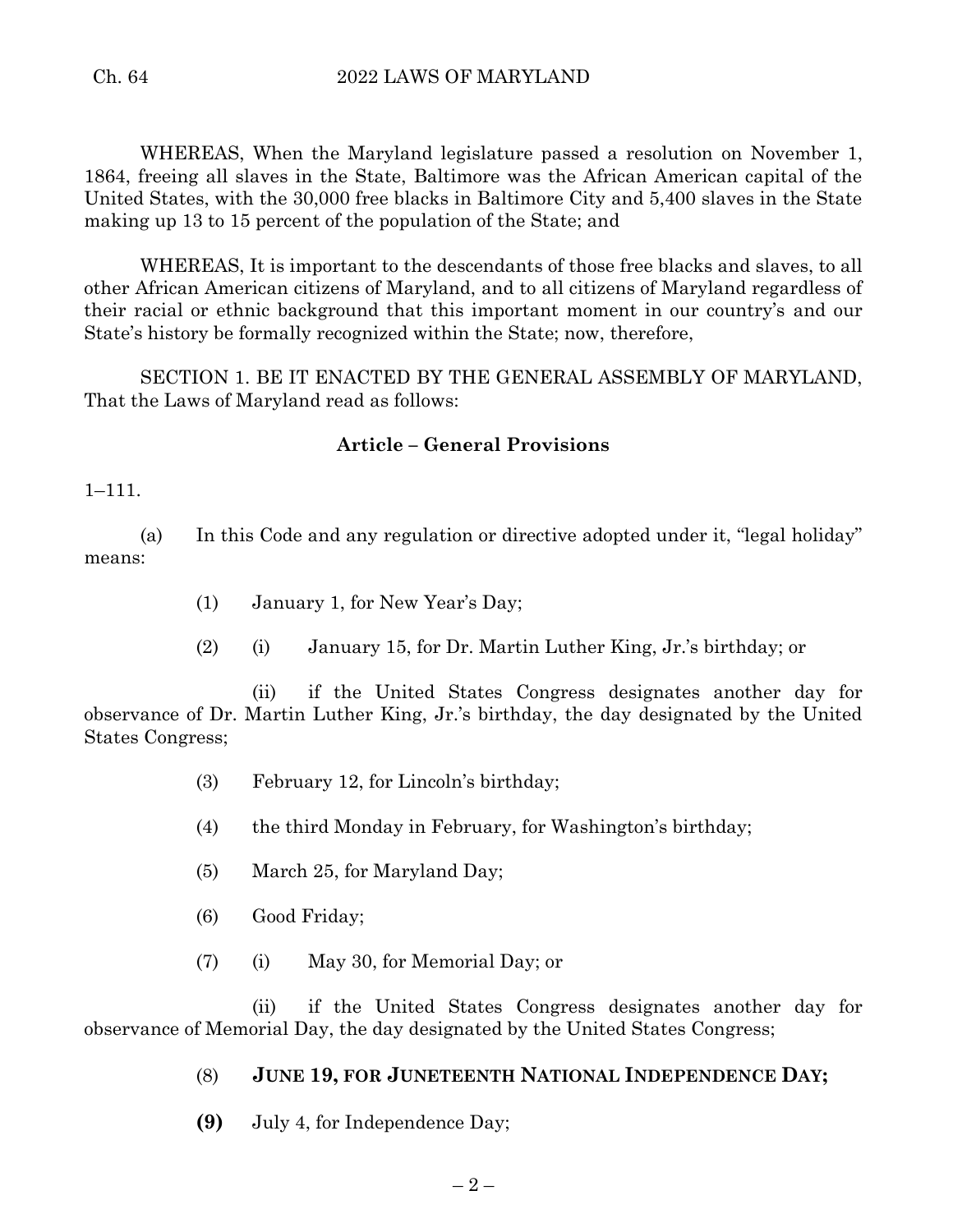#### LAWRENCE J. HOGAN, JR., Governor Ch. 64

**[**(9)**] (10)** the first Monday in September, for Labor Day;

**[**(10)**] (11)** September 12, for Defenders' Day;

 $[(11)]$   $(12)$  (i) October 12, for Columbus Day; or

(ii) if the United States Congress designates another day for observance of Columbus Day, the day designated by the United States Congress;

**[**(12)**] (13)** November 11, for Veterans' Day;

**[**(13)**] (14)** the fourth Thursday in November, for Thanksgiving Day;

**[**(14)**] (15)** the Friday after Thanksgiving Day, for American Indian Heritage Day;

**[**(15)**] (16)** December 25, for Christmas Day;

**[**(16)**] (17)** each statewide general election day in the State; and

**[**(17)**] (18)** each other day that the President of the United States or the Governor designates for general cessation of business.

(b) Except as otherwise expressly provided in the Code, a legal holiday shall be observed on:

(1) the date specified in subsection (a) of this section; or

(2) if that date falls on a Sunday, on the next Monday after that date.

**[**7–411.

The Governor annually shall proclaim June 19 as Juneteenth National Freedom Day.**]**

#### **Article – State Personnel and Pensions**

#### 9–201.

In this title, "employee holiday" includes:

(1) January 1, for New Year's Day;

(2) January 15, for Dr. Martin Luther King, Jr.'s birthday, unless the United States Congress designates another day for observance of that legal holiday, in which case, the day designated by the United States Congress;